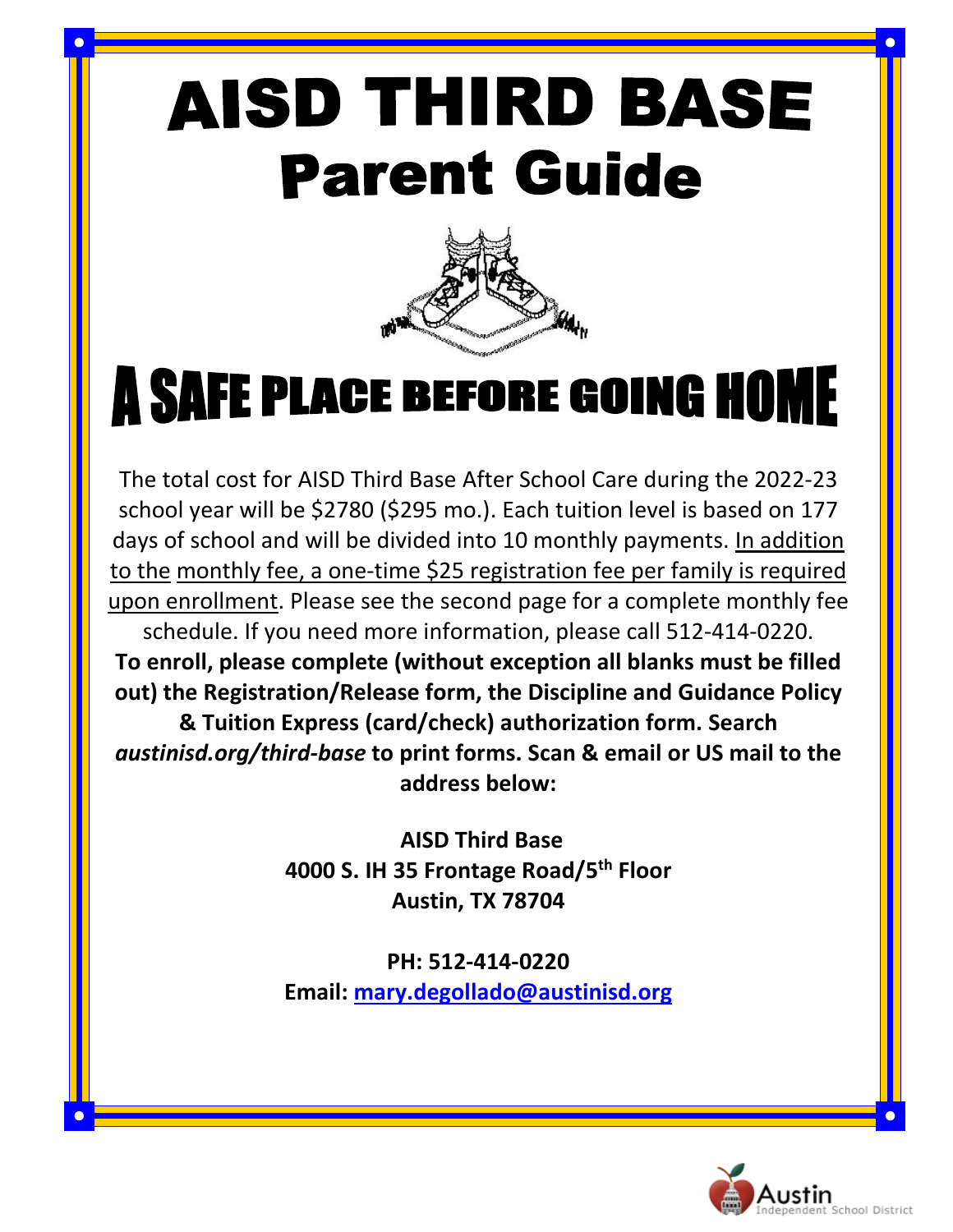

**2022-23 AISD THIRD BASE After School Care MONTHLY FEE SCHEDULE Serving children in Pre-K4 to 5th Grade**

|          | <b>DUE DATE</b>   | <b>Monthly Fee Per Child</b> |
|----------|-------------------|------------------------------|
| Payment# |                   |                              |
| 1        | <b>August 5</b>   | \$125                        |
| 2        | September 2       | \$295                        |
| 3        | October 7         | \$295                        |
| 4        | November 4        | \$295                        |
| 5        | December 2        | \$295                        |
| 6        | January 6         | \$295                        |
| 7        | <b>February 3</b> | \$295                        |
| 8        | March 3           | \$295                        |
| 9        | <b>April 7</b>    | \$295                        |
| 10       | May 5             | \$295                        |
|          | <b>TOTAL</b>      | \$2780                       |

**In addition to the monthly fee, a one-time \$25 registration fee is charged per family upon enrollment.** 

\***\*Completion of the Workforce Child Care Subsidy application must be submitted to be considered for financial assistance.**

> **A \$35 late fee will be added, if the monthly payment is received** After the 10<sup>th</sup>.

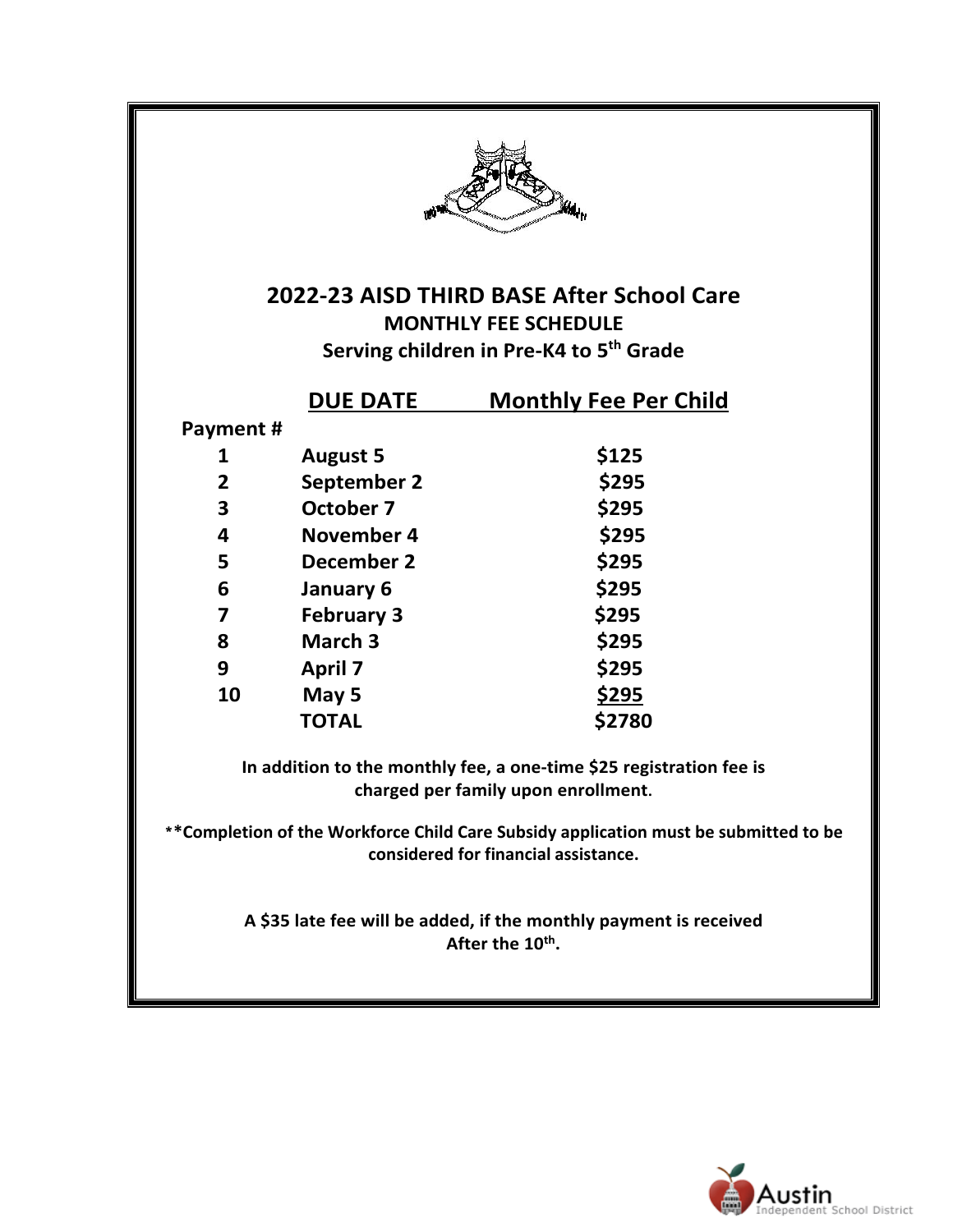## **After-School Care AISD THIRD BASE**

# *Parent Guide*

#### **Welcome Families….**

AISD Third Base After-School Child Care provides child care where children can learn, thrive, relax and have fun.

Working with parents, teachers, and other school staff, AISD Third Base care givers develop activities that enhance the regular school curriculum. All activities are conducted in indoor and outdoor space that is organized, safe, fun and challenging to children.

You are an important part of AISD Third Base. Feel free to talk to the staff about your child's needs and how we can meet them.

AISD Third Base After-School Care is open to children enrolled in the host school **(Pre-K4 to 5th grade)**. Admission is on a first- come firstserved basis as openings occur. If there are no current openings, your child's name may be placed on a waiting list. You will be notified as space becomes available.

To enroll your child, you must complete and return the…

- \* Registration Form
- \* Discipline & Guidance Policy Form
- \* Tuition Express Enrollment Form

Enrollment in the AISD Third Base After School Program is not complete until a registration form with required information has been completed and submitted along with the required tuition. Forms and payments must be returned to the AISD Third Base main office. Please allow 48 hours for processing of registration before your child may start.

**AISD Third Base will follow guidance/recommendations from the CDC and Austin ISD as it pertains to COVID-19 protocols for the 2022-23 school year.**

#### **Tuition & Fees**

Full tuition for the 2022-23 school year is \$2780. Tuition is due on the first Friday of the month. Care on C-days will be \$30 per day (pending COVID restrictions).

Tuition received after the tenth business day of the month is considered late and a \$35 late fee will be charged to the account. If full tuition is not received in Third Base's business office by 5:30pm on the 16th day of the month, after-school care services will be terminated immediately. To enroll a child, all past due fees must be paid plus a \$25 re-registration fee. For each day a child attends AISD Third Base after termination for nonpayment, parents will be charged an additional \$10 penalty per day per child.

#### **Fee Assistance**

Reduction in tuition is possible by applying for subsidized child care through the Workforce Solutions Capital Area Child Care Services application process. Please see the link below for more information about applying for Workforce subsidized child care.

https://www.wfscapitalarea.com/ourservices/childcare/for-parents/

#### **Days & Hours of Operation**

AISD Third Base After-School Care operates on days when school is in session. If school is out due to "C" day, Third Base will provide care at a designated school(s). If school is out due to bad weather or a holiday, AISD Third Base will also be closed.

AISD Third Base operates from the time school is out until 6:00pm.

A \$1.00 per minute late charge will be assessed for late pick-up after 6:00pm.

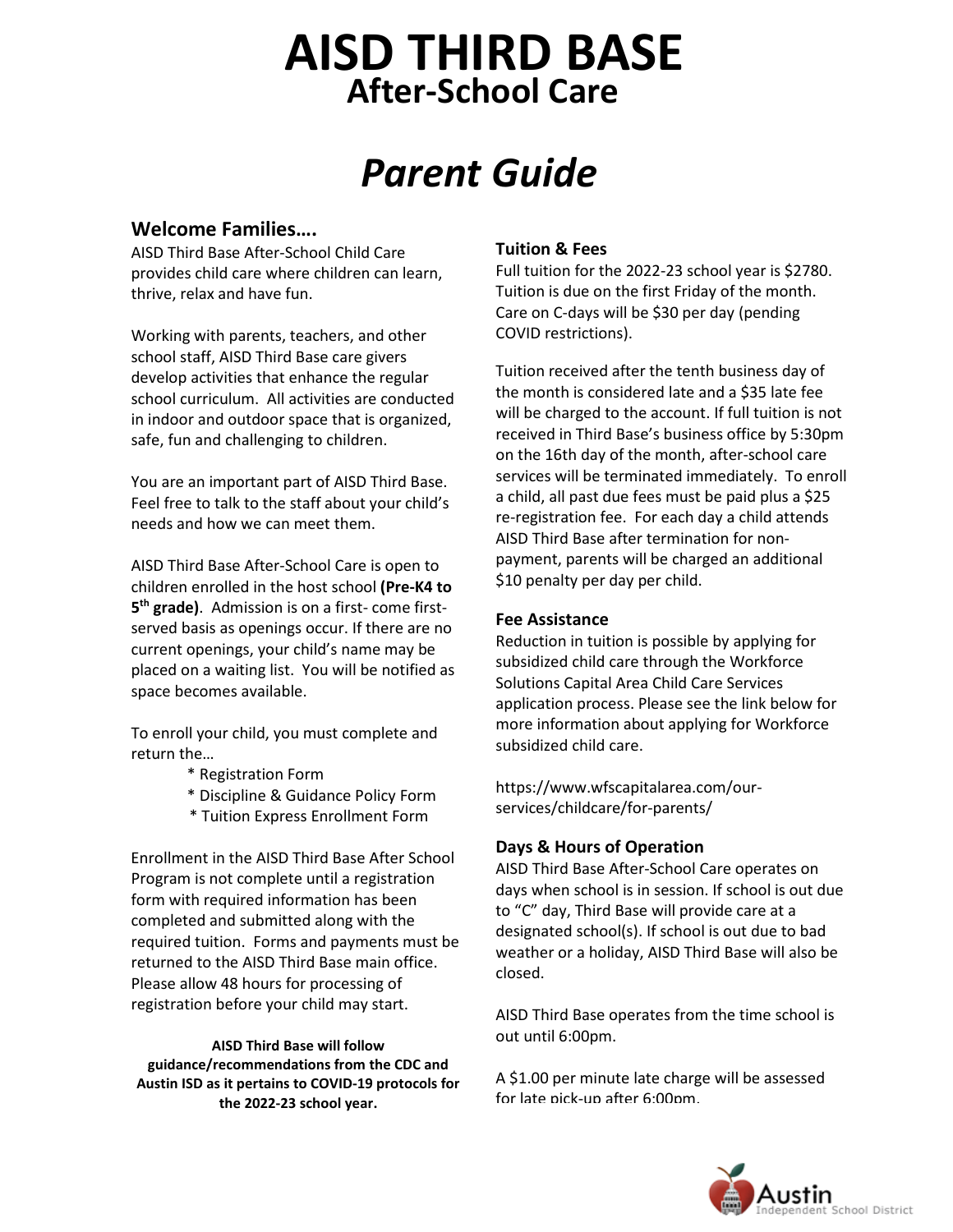#### **Licensed Facility**

 All AISD Third Base sites are licensed by the Texas Department of Health and Human Services (DHHS). All staff are trained in CPR/First Aid and receive training in Child Care related fields. You may visit the DFPS website at www.dfps.state.tx.us

#### **Children/Adults Not in Program**

In order to maintain the highest safety and security for children in and out of AISD Third Base during program hours, children not enrolled in the program cannot participate in AISD Third Base activities-indoor or outdoor-at any time.

#### **Pick Up & Sign Out**

 child has been picked up safely. When picking up your child, please do not forget to sign out. This helps ensure that your

Children will not be allowed to leave the program without permission from parents or guardians. When adults unknown to staff pick up children, staff will check identification and verify the person is on the authorized pick-up list.

A \$1.00 per minute late charge will be assessed for late pick up (after 6:00P.M.). Care may be terminated for excessive late pickups and/or non-payment or late pickup fees.

#### **Attendance/Absences**

Anytime your child will not be attending AISD Third Base Child Care but is not absent from school, please call the staff to inform them that your child will be out for that day. Please note: There will be no refunds or credits of tuition for days your child does not attend AISD Third Base Child Care.

#### **Illness**

If your child becomes ill or gets hurt during AISD Third Base Child Care, we will make him or her as comfortable as possible and call you. If your child is very uncomfortable and /or show signs of contagious illness, you must pick up your child as soon as possible. Please note: There will be no refunds or credits of tuition for days your child does not attend AISD Third Base Child Care.

#### **Medications**

If your child is taking any medication which must be administered during his or her time at AISD Third Base, you must check in those medications with the AISD Third Base staff. Children will not be allowed to administer their own medications. AISD Third Base staff will administer medication to your child. Parents must complete a form authorizing AISD Third Base staff to administer the medication. Staff will record each dose of medication administered.

Prescription Medications must be in the original container labeled with the child's name, a date, directions and the physician's name.

Non-prescription medication must be labeled with the child's name and the date the medication was brought to the center. Non-prescription medication must be in the original container.

AISD Third Base staff must administer it according to label directions.

#### **Behavior Policy: Positive Guidance**

In order to ensure that AISD Third Base After-School Care is safe and effective, we need the cooperation of all children, parents and staff. If a discipline problem arises with a child, staff will work to provide positive guidance for that child. If the problem continues after reasonable attempts to solve it, care may be suspended and/or terminated.

#### **Children with Special Needs**

If your child has special needs, please discuss those needs with the staff. Staff will assess those needs and make reasonable efforts to accommodate your child, provided taking such steps would not fundamentally alter the nature of the program. AISD Third Base centers are group child care facilities and are not equipped to provide individual, one-on-one care. Children must be potty trained.

#### **Snacks**

Your child will be served a nutritious snack each day. Please do not send extra food with your child unless a special medical condition exists or special

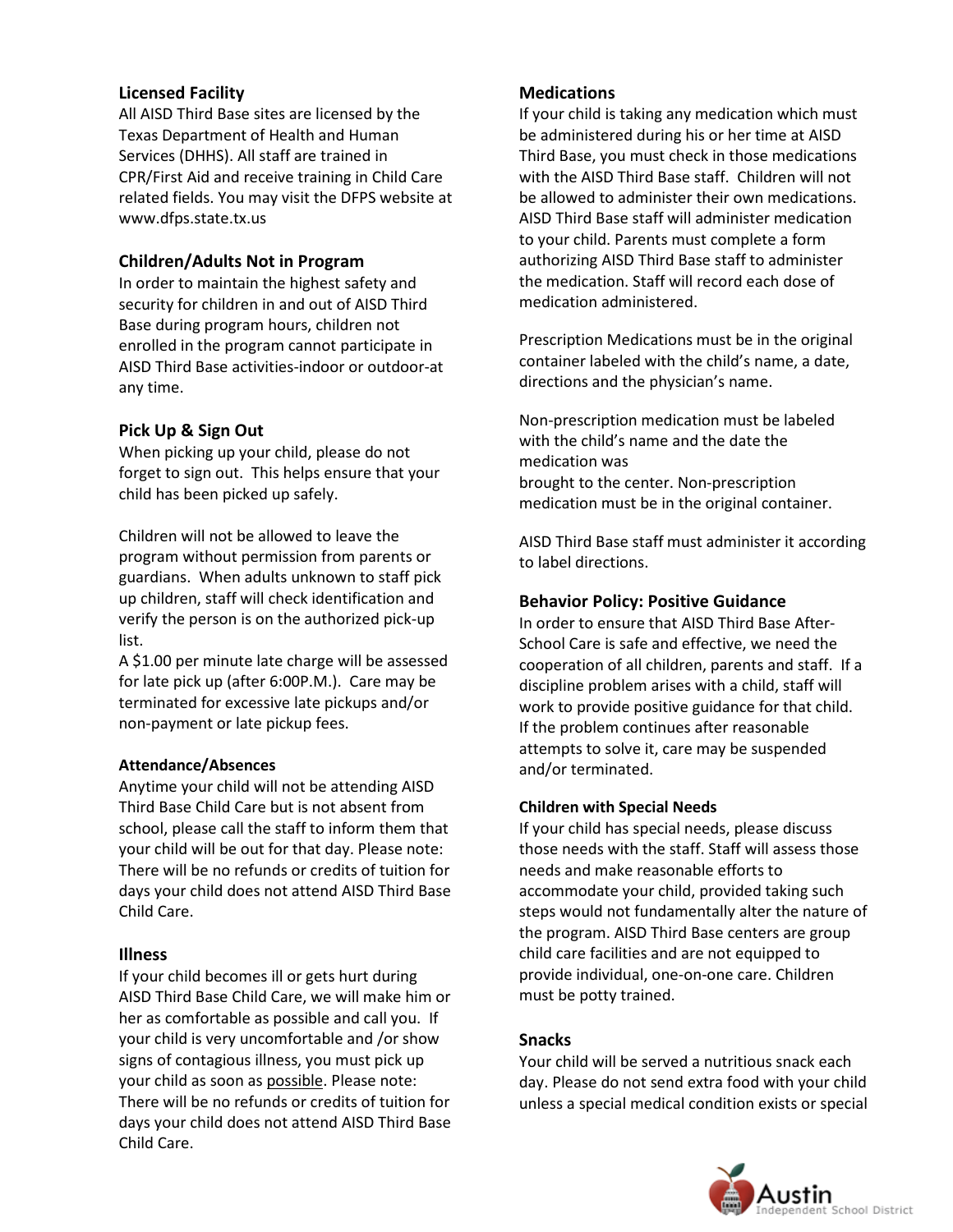#### **Personal Belongings**

Children's personal belongings, such as games, cards, toys and other items brought from home, cannot be permitted at AISD Third Base unless arrangements have been made with AISD Third Base staff. AISD Third Base is not responsible for personal belongings that are lost or broken during program hours

#### **Visiting Your Child at AISD Third Base**

You may visit the program at any time. Please note that AISD Third Base staff is responsible for supervision of the children at all times and must limit their conversations with parents. If you would like to have a conference with staff, please schedule a time with the Third Base Site Director.

#### **Bad Weather Policy**

When the school closes because of bad weather, AISD Third Base will also be closed.

#### **Emergencies**

In case of an emergency involving your child, Third Base staff will call you immediately to discuss the matter with you. If there is an emergency that will cause you to be late in picking up your child, please be sure to call AISD Third Base staff as soon as possible.

#### **Immunization Requirements**

All immunization requirements are compliant with standard AISD immunization policy. Records are kept in the school's main office.

#### **Tuberculin Testing**

All tuberculin testing requirements are compliant with standard AISD tuberculin testing policy. Records are kept in the school's main office.

**AISD Third Base will follow guidance/recommendations from the CDC and Austin ISD as it pertains to COVID-19 protocols for the 2022-23 school year.**

#### **Hearing and Vision Screening**

All hearing and vision screening requirements are compliant with standard AISD hearing and vision screening policies. Records kept in the school's main office.

#### **Transportation**

Any transportation of children in AISD Third Base Child Care will be conducted by the Austin-ISD.

Any volunteer, and/or chaperones, attending AISD Third Base field trips will be subject to a criminal history check conducted by the Austin-ISD.

#### **Water Activities**

AISD Third Base will not participate in swimming-related water activities.

#### **Field Trips**

In the event of a field trip, parents will be notified and permission slips will be required prior to any child participating in an offcampus activity.

#### **Animals**

AISD Third Base prohibits contact between children in care and any animal on campus. In the event a child brings an animal to care, such as a "class pet", animal must remain in the cage/aquarium throughout the entire day at AISD Third Base. If a child is bitten, or scratched, by an animal in AISD Third Base, the child's parents will be notified, and first aid will be administered.

#### **Outdoor Play Equipment**

AISD Third Base children access outdoor play equipment and playscapes on Austin ISD campuses that do not meet State Licensing standards.

#### **Concerns**

If you have any concerns regarding the level of care or other aspects of AISD Third Base Program, please discuss with the Third Base Site Director or call 414-0220.

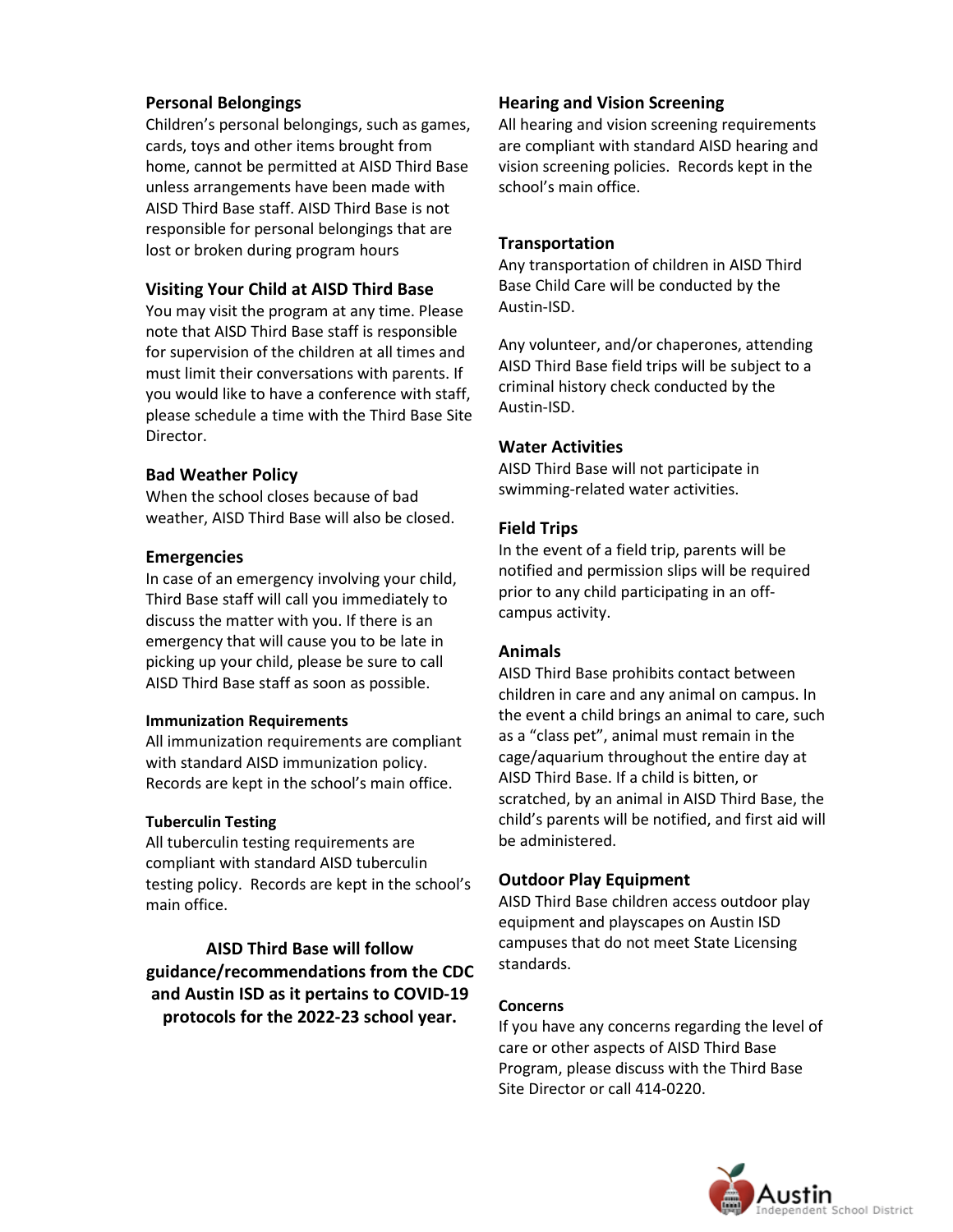#### **Lice**

Staff will notify parents of any child found to have head lice. Parents will be provided with lice education information to help treat the head lice. Children may return after a successful treatment. Upon return, the child's head will be checked by staff. If the child is found to have lice, the parent will be notified and child will be allowed to return after successful treatment. If lice continues for an extended period, the child will not be able to return until all lice is gone. There is no financial or time compensation for missed days.

#### **Parent Participation**

Parents of children in AISD Third Base are invited to participate in center activities. However, if said participation becomes a distraction, or in some way puts children in the center at risk, parents may be asked to refrain from further participation.

Parents of children in AISD Third Base are encouraged to submit questions and suggestions.

#### **Minimum Standards Review**

Parents are invited to review the Texas Department of Family and Protective Services Minimum Standards Guide. A copy of the Minimum Standards Guide is kept on site for parents to review at all times.

Parents are invited to review the site's most recent licensing report. This report is posted on site, at all times, and additional information relating to past inspections can be found by visiting the DFPS website (www.dfps.state.tx.us).

#### **How to Contact TXDFPS**

Local Licensing Office 14000 Summit Drive, Suite 100 Austin, Texas 78728 (512) 834-3195

Child Abuse Hotline 1-800-252-5400

#### **Sunscreen/Insect Repellent**

AISD Third Base staff do not administer sunscreen or insect repellent. Parents must apply before children arrive to AISD Third Base.

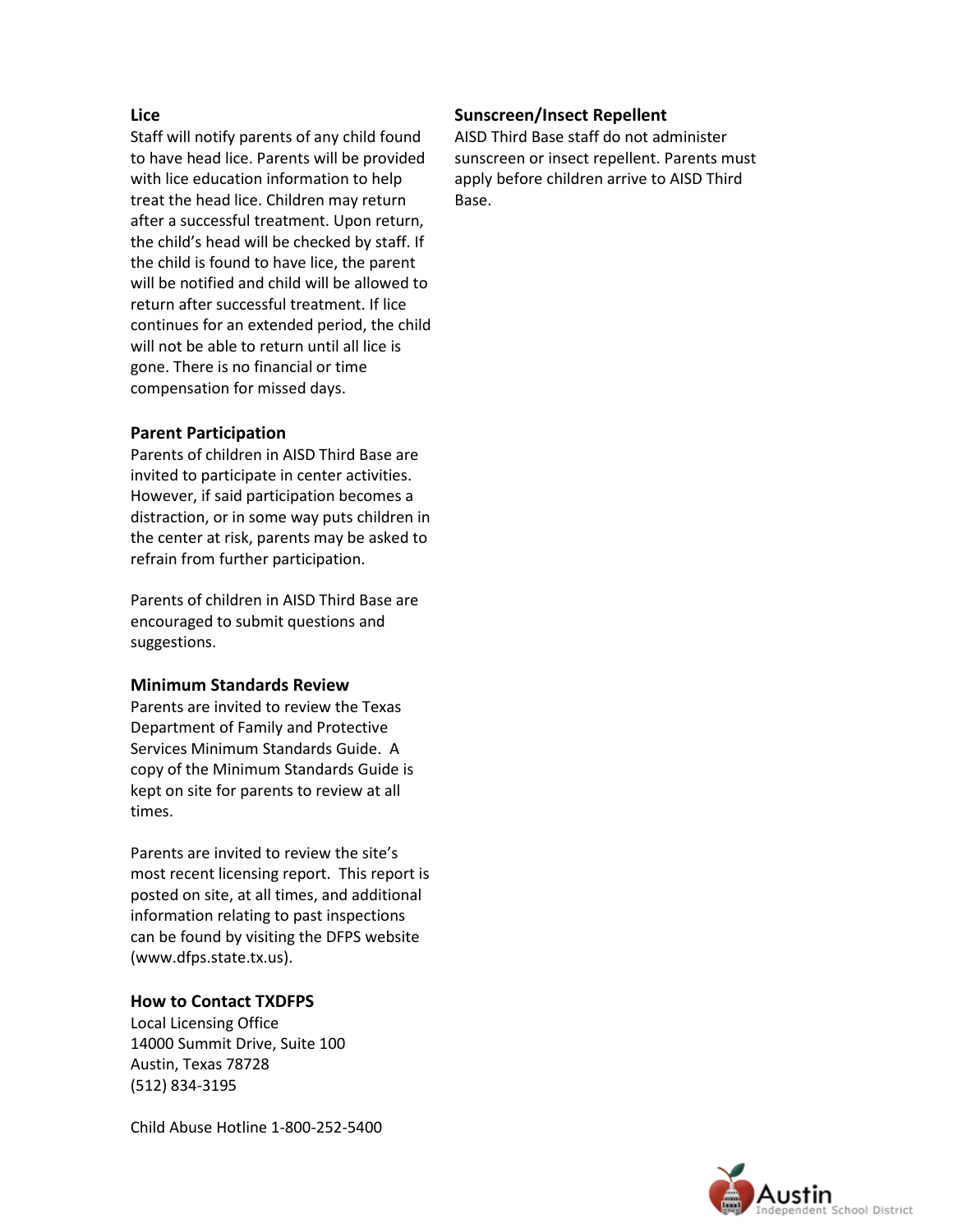| <b>Dept. of Student Support Services</b><br><b>Third Base After School Child Care</b><br><b>Registration Release</b>                                                                                                           |                                                                                            | Start Date                                                                                                     |                                                     |
|--------------------------------------------------------------------------------------------------------------------------------------------------------------------------------------------------------------------------------|--------------------------------------------------------------------------------------------|----------------------------------------------------------------------------------------------------------------|-----------------------------------------------------|
|                                                                                                                                                                                                                                | <b>AISD THIRD BASE</b><br>4000 S. IH 35 Frontage Road/5th Floor<br><b>Austin, TX 78704</b> |                                                                                                                |                                                     |
| School/Escuela                                                                                                                                                                                                                 | PH 512-414-0220                                                                            | Student ID#                                                                                                    | <u> 1980 - John Barn Barn, amerikansk politiker</u> |
| GRADE/Grado<br>(as of August 2022)                                                                                                                                                                                             | FX 512-414-1228<br>email: mary.degollado@austinisd.org                                     |                                                                                                                |                                                     |
| Child Information / Información del Niño                                                                                                                                                                                       |                                                                                            | □Male/Nino                                                                                                     | □Female/Nina                                        |
| Child's Name                                                                                                                                                                                                                   |                                                                                            | <b>Birth Date</b>                                                                                              |                                                     |
| Nombre del Niño<br>First/nombre                                                                                                                                                                                                | Last/apellido                                                                              | Fecha de Nacimiento 11                                                                                         |                                                     |
| Address / Dirección <b>Contract de la contract de la contracta de la contracta de la contracta de la contracta de l</b>                                                                                                        |                                                                                            |                                                                                                                |                                                     |
|                                                                                                                                                                                                                                |                                                                                            |                                                                                                                |                                                     |
| Guardian Information / Información de Custodio Legal                                                                                                                                                                           |                                                                                            |                                                                                                                |                                                     |
| Mother's Name                                                                                                                                                                                                                  | Father's Name                                                                              |                                                                                                                |                                                     |
| Nombre del Madre en la contrattuación de la contrattuación de la contrattuación de la contrattuación de la contrattuación de la contrattuación de la contrattuación de la contrattuación de la contrattuación de la contrattua |                                                                                            | Nombre de la Padre et la communitation de la communitation de la Padre et la communitation de la communitation |                                                     |
| Address (if different from child)<br>Dirección (si es diferente de la del<br>niño) establecer a constructiva de la constructiva de la constructiva de la constructiva de la constructiva de                                    |                                                                                            |                                                                                                                |                                                     |
| Mother's place of employment                                                                                                                                                                                                   |                                                                                            | Father's place of employment                                                                                   |                                                     |
| Lugar de trabajo del madre                                                                                                                                                                                                     |                                                                                            | Lugar de trabajo de la padre                                                                                   |                                                     |
| <b>Important Phone Numbers / Números Telefónicos Importantes</b>                                                                                                                                                               |                                                                                            |                                                                                                                |                                                     |
| Phone numbers while child is in care / Números telefónicos mientras su hijo(a) está en el centro:                                                                                                                              |                                                                                            |                                                                                                                |                                                     |
| Mother (guardian) / Madre (custodio legal)                                                                                                                                                                                     |                                                                                            | Father (guardian) / Padre (custodio legal)                                                                     |                                                     |
|                                                                                                                                                                                                                                |                                                                                            |                                                                                                                |                                                     |
| work / trabajo work and the set of the set of the set of the set of the set of the set of the set of the set of the set of the set of the set of the set of the set of the set of the set of the set of the set of the set of  |                                                                                            | work / trabajo                                                                                                 |                                                     |
| cell / celular                                                                                                                                                                                                                 |                                                                                            | cell / celular                                                                                                 |                                                     |

Austin Independent School District **For Office Use Only** For Office Use Only

Pick up Authorization / Autorización para Recoger al Estudiante

Persons authorized to pick child up / Personas autorizadas para recoger al niño(a): Name/Relationship **Address Phone** Phone **Phone** Phone **Address Phone** Phone **Phone** Phone **Phone** Phone **Phone** Phone **Phone** 

| Nombre/Relación   | <b>Dirección</b> | Teléfono |
|-------------------|------------------|----------|
| Name/Relationship | <b>Address</b>   | Phone    |
| Nombre/Relación   | Dirección        | Teléfono |
| Name/Relationship | Address          | Phone    |
| Nombre/Relación   | Dirección        | Teléfono |

Email\_\_\_\_\_\_\_\_\_\_\_\_\_\_\_\_\_\_\_\_\_\_\_\_\_\_\_\_\_\_\_\_\_\_\_\_\_\_\_\_\_\_\_\_\_\_\_\_\_\_\_\_\_\_\_\_\_\_\_\_\_\_\_ Email\_\_\_\_\_\_\_\_\_\_\_\_\_\_\_\_\_\_\_\_\_\_\_\_\_\_\_\_\_\_\_\_\_\_\_\_\_\_\_\_\_\_\_\_\_\_\_

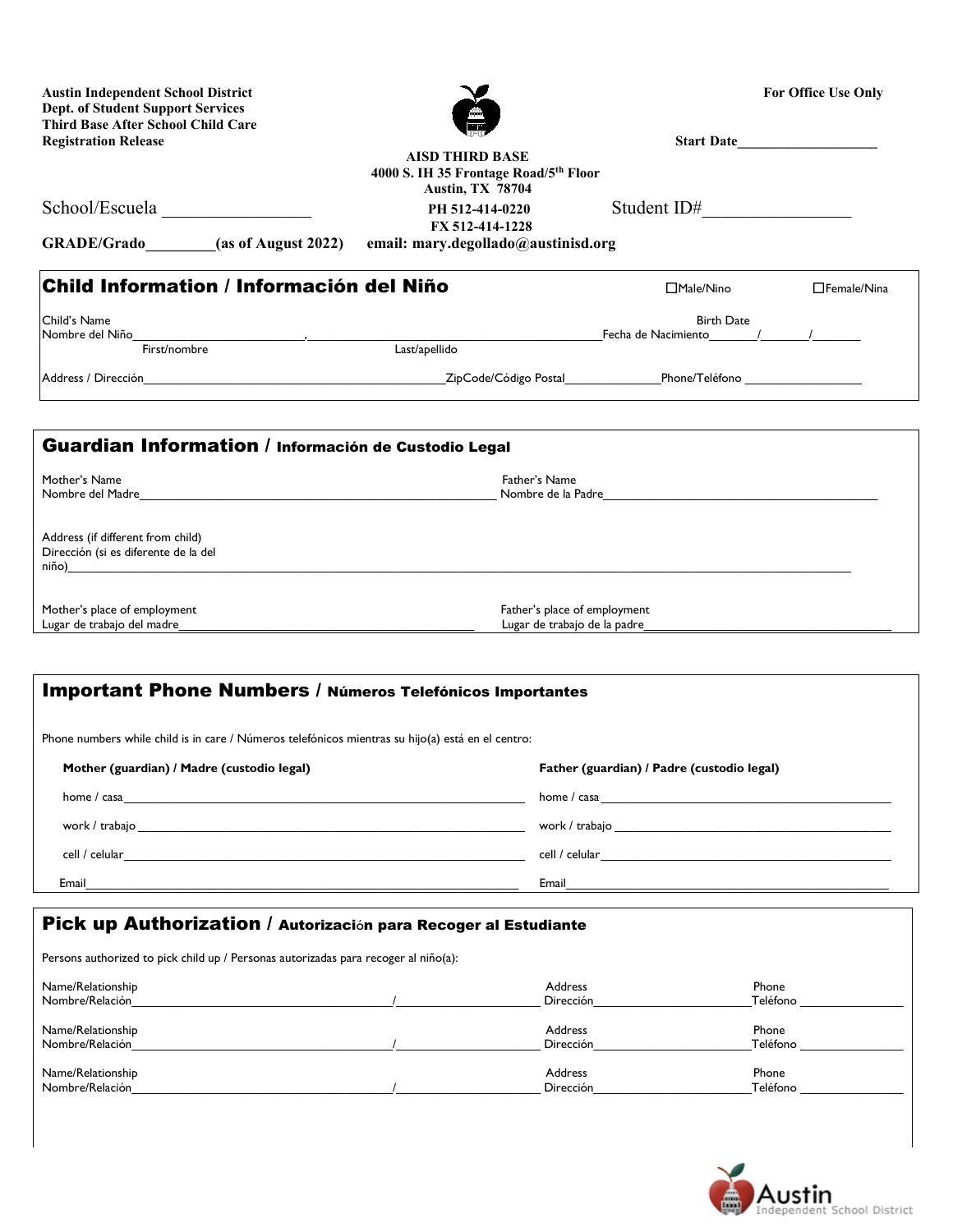| Medical Information / Información Médica STUDENT:<br><u> 1989 - Johann Stein, mars and de Brasilian (b. 1989)</u>                                                                                                                                                                                                                                                                                                                                                                       |  |
|-----------------------------------------------------------------------------------------------------------------------------------------------------------------------------------------------------------------------------------------------------------------------------------------------------------------------------------------------------------------------------------------------------------------------------------------------------------------------------------------|--|
| <b>THIRD BASE Location:</b> THIRD BASE Location:                                                                                                                                                                                                                                                                                                                                                                                                                                        |  |
| Please list any special problems your child may have such as allergies, illness, any medication prescribed and any information of which staff should be aware. Include any<br>serious illness, injuries and/or hospitalization in the last 12 months,                                                                                                                                                                                                                                   |  |
| Por favor escriba cualquier problema especial que su hijo(a) padezca como alergias, enfermedades, medicamentos prescritos o cualquier otra información que nuestro<br>personal deba saber. Incluya información sobre enfermedades, heridas y/o hospitalizaciones durante los últimos 12 meses.<br><b>CHECK NONE</b><br>OR LIST<br><b>MARKA NINGUNA</b><br>O LISTA                                                                                                                       |  |
|                                                                                                                                                                                                                                                                                                                                                                                                                                                                                         |  |
|                                                                                                                                                                                                                                                                                                                                                                                                                                                                                         |  |
| Address / Dirección<br><u> 1989 - Johann John Stone, mars and deutscher Stone (für der Stone Stone (für der Stone Stone Stone Stone Sto</u>                                                                                                                                                                                                                                                                                                                                             |  |
| <b>Authorization for Emergency Medical Treatment /</b><br>Autorización para Tratamiento Médico de Emergencia                                                                                                                                                                                                                                                                                                                                                                            |  |
| In case the child named on this form has an accident or sudden illness, and in the event I cannot be reached by telephone, I hereby authorize a representative of AISD to<br>refer the child to the physician named above or seek appropriate medical care. AISD cannot be responsible for any costs incurred.                                                                                                                                                                          |  |
| En caso que el niño(a) mencionado en esta forma sufriera un accidente o enfermedad repentina, y en caso que no me puedan localizar por teléfono, autorizo a un<br>representante de Austin ISD a llevar a mi hijo(a) con el médico antes mencionado o solicitar servicio médico apropiado. Austin ISD no será responsable de los gastos que<br>surjan.                                                                                                                                   |  |
| Parent / Guardian Signature<br>Padre o Madre / Custodio Legal Firma e construir a construir a construction de la construction de la construction de la construction de la construction de la construction de la construction de la construction de la constru<br>Date / Fecha                                                                                                                                                                                                           |  |
| Relative or friend to contact in case of emergency (if parents cannot be reached).<br>Pariente o amigo para llamar en caso de emergencia (si no se localiza a los padres).<br>Phone / Teléfono                                                                                                                                                                                                                                                                                          |  |
| Address/Dirreción                                                                                                                                                                                                                                                                                                                                                                                                                                                                       |  |
| I hereby authorize AISD Third Base staff to access my child's immunization records in the school's office.<br>Doy mi autorización al personal de Third Base de Austin ISD para tener acceso a los registros de vacunas de mi hijo(a) en la oficina de la escuela.<br>$No$ $\Box$<br>Yes / Si                                                                                                                                                                                            |  |
| I hereby grant permission for my child to be transported and supervised by AISD Third Base staff during sponsored field trip. I understand that I will be informed in<br>advance of any field/study trip.<br>Doy mi consentimiento para que mi hijo(a) sea transportado y supervisado por personal de ThirdBase de Austin ISD durante excursiones/viajes de estudio. Entiendo que<br>se me informará con anticipación sobre cualquier excursión/viaje de estudio.<br>Yes / $Si$<br>No I |  |
| I have received from AISD Third Base staff a copy of "A Parent's Guide to Day Care".<br>Recibí de parte del personal de ThirdBase de Austin ISD una copia de "A Parent's Guide To Day Care". [Guía para padres sobre guarderías] (Se puede obtener el primer<br>día.)                                                                                                                                                                                                                   |  |
| Yes / $Si$<br>$\mathsf{No} \parallel$                                                                                                                                                                                                                                                                                                                                                                                                                                                   |  |
| Photographs or other images of my child in Third Base may be used for educational and non-commercial purposes.<br>Las fotografías o otros imágenes de mi hijo(a) en Third Base pueden usarse con propósitos educacionales y sin fines de lucro.<br>Yes / Sí<br>No                                                                                                                                                                                                                       |  |
| Child daycare operations are public accommodations under the Americans with Disabilities Act (ADA), Title III. If you believe that such an operation<br>may be practicing discrimination in violation of Title III, you may call the ADA Information Line at (800)514-0301 (voice) or (800)514-0383 (TTY).                                                                                                                                                                              |  |
| Parent / Guardian Signature                                                                                                                                                                                                                                                                                                                                                                                                                                                             |  |

Padre o Madre / Custodio Legal Firma\_\_\_\_\_\_\_\_\_\_\_\_\_\_\_\_\_\_\_\_\_\_\_\_\_\_\_\_\_\_\_\_\_\_\_\_\_\_\_\_\_\_\_\_\_\_\_\_\_\_\_\_\_\_\_\_\_\_\_\_\_\_\_\_\_\_ Date / Fecha \_\_\_\_\_\_\_\_\_\_\_\_\_\_\_\_\_\_\_\_\_\_\_\_

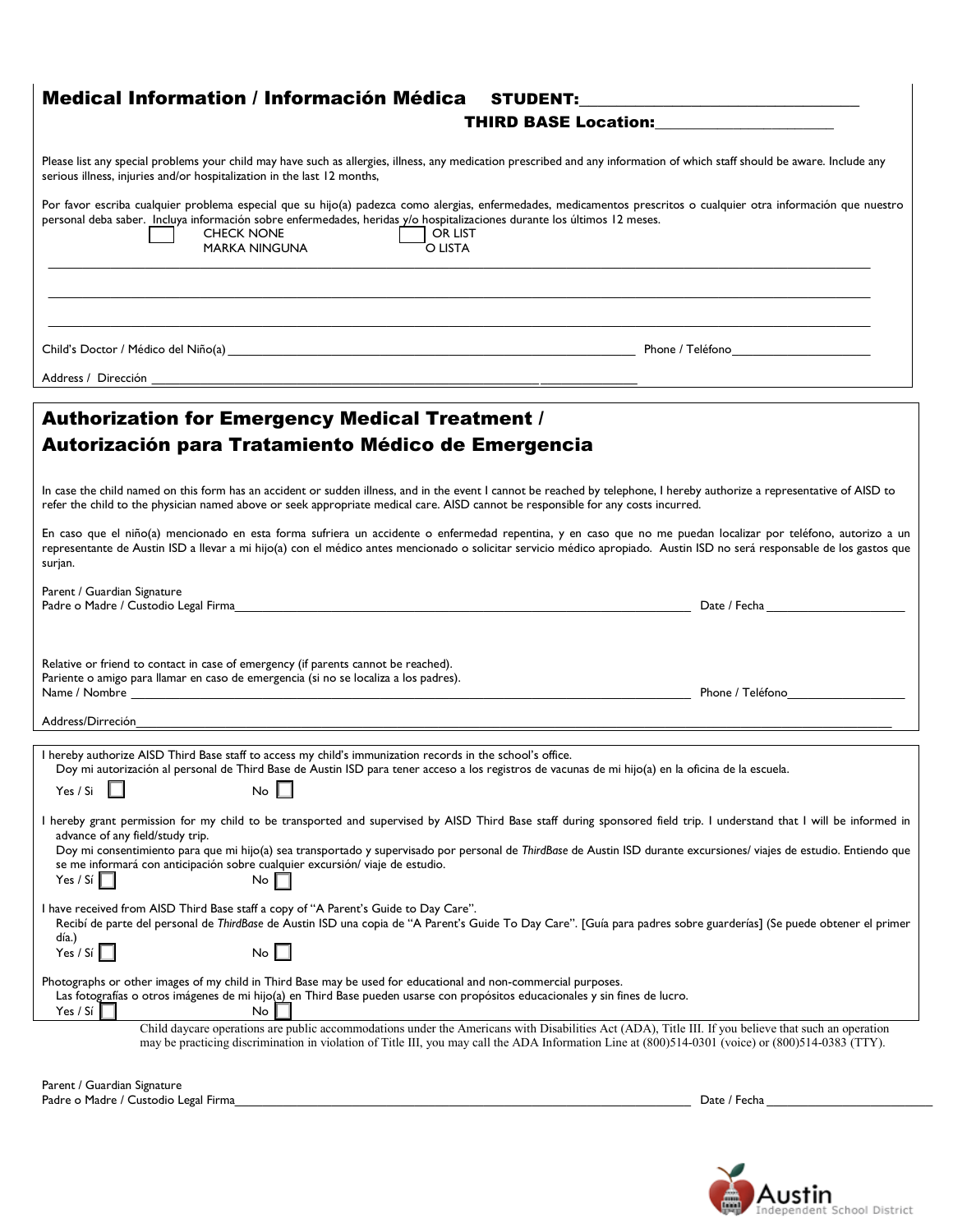### Discipline and Guidance Policy for **AISD THIRD BASE AT**

Name of Operation

- Discipline must be:
	- (1) Individualized and consistent for each child;
	- (2) Appropriate to the child's level of understanding; and
	- (3) Directed toward teaching the child acceptable behavior and self-control.
- A caregiver may only use positive methods of discipline and guidance that encourage

self-esteem, self-control, and self-direction, which include at least the following:

- (1) Using praise and encouragement of good behavior instead of focusing only upon unacceptable behavior;
- (2) Reminding a child of behavior expectations daily by using clear, positive statements;
- (3) Redirecting behavior using positive statements; and

(4) Using brief supervised separation or time out from the group, when appropriate for the child's age and development, which is limited to no more than one minute per year of the child's age.

- There must be no harsh, cruel, or unusual treatment of any child. The following types of discipline and guidance are prohibited:
	- (1) Corporal punishment or threats of corporal punishment;
	- (2) Punishment associated with food, naps, or toilet training;
	- (3) Pinching, shaking, or biting a child;
	- (4) Hitting a child with a hand or instrument;
	- (5) Putting anything in or on a child's mouth;
	- (6) Humiliating, ridiculing, rejecting, or yelling at a child;
	- (7) Subjecting a child to harsh, abusive, or profane language;
	- (8) Placing a child in a locked or dark room, bathroom, or closet with the door closed; and
	- (9) Requiring a child to remain silent or inactive for inappropriately long periods of time for the child's age.

Texas Administrative Code, Title 40, Chapters 746 and 747, Subchapters L, Discipline and Guidance

My signature verifies I have read and received a copy of this discipline and guidance policy.

Signature Date

 $\_$  ,  $\_$  ,  $\_$  ,  $\_$  ,  $\_$  ,  $\_$  ,  $\_$  ,  $\_$  ,  $\_$  ,  $\_$  ,  $\_$  ,  $\_$  ,  $\_$  ,  $\_$  ,  $\_$  ,  $\_$  ,  $\_$  ,  $\_$  ,  $\_$  ,  $\_$ 

Check one please:

parent employee/caregiver household member of child-care home



TDPRS-CCL 06/02/03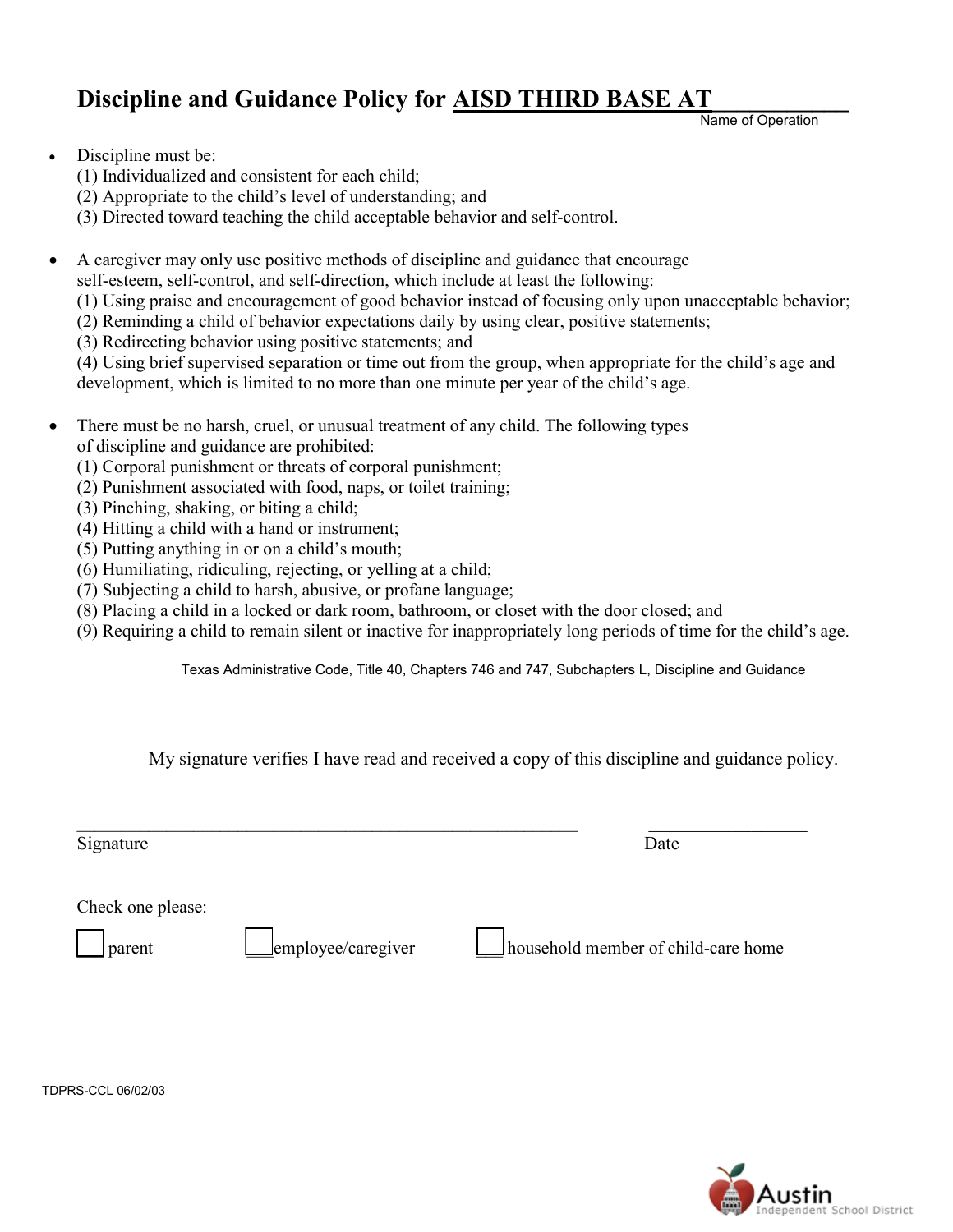### **Reglamentos de Guía y Disciplina para Third Base en la escuela de** \_\_\_\_\_\_\_\_\_\_\_\_\_\_\_\_\_\_\_\_\_\_\_\_\_\_\_\_\_\_\_\_\_\_\_\_\_\_

La disciplina tiene que ser:

- (1) Personalizada y uniforme para cada niño
- (2) Adecuada para el nivel de entendimiento del niño
- (3) Orientada a la enseñanza del niño del comportamiento adecuado y el control de si mismo

Solamente puede utilizar métodos positivos de disciplina y orientación que foméntenla autoestima, el control de si mismo y la conducta independiente, y por lo menos incluyan lo siguiente:

- (1) Usar elogios y fomentar el buen comportamiento
- (2) Recordar a los niños las expectativas de comportamiento diariamente utilizando frases claras y positivas
- (3) Cambiar el comportamiento utilizando frases positivas
- (4) Usar un tiempo breve de alejamiento del grupo, bajo supervisión, cuando sea adecuado para la edad y el desarrollo de niño, limitado a no más de un minuto por cada ano de edad del niño.

Ningún niño debe ser tratado de manera severa, cruel o fuera de lo común. Los siguientes tipos de disciplina y orientación están prohibidos:

- (1) Castigo corporal o amenazas de castigo corporal
- (2) Castigos asociados con la comida, la siesta o el entrenamiento para usar el baño
- (3) Pellizcar, sacudir o morder al niño
- (4) Pegar un niño con la mano o con un objeto
- (5) Poner cualquier cosa dentro de la boca del niño o sobre ella
- (6) Humillar, ridiculizar, rechazar o gritarle a un niño
- (7) Someter al niño a escuchar un lenguaje severo, abusivo o grosero
- (8) Meter a un niño dentro de un cuarto, baño o clóset oscuro o con la puerta cerrada con llave
- (9) Hacer que el niño se mantenga callado o inactivo por periodos de tiempo largos e inadecuados para su edad

Mi firma es verificación que e leído y recibido una copia de la póliza de disciplina.

Firma Fecha